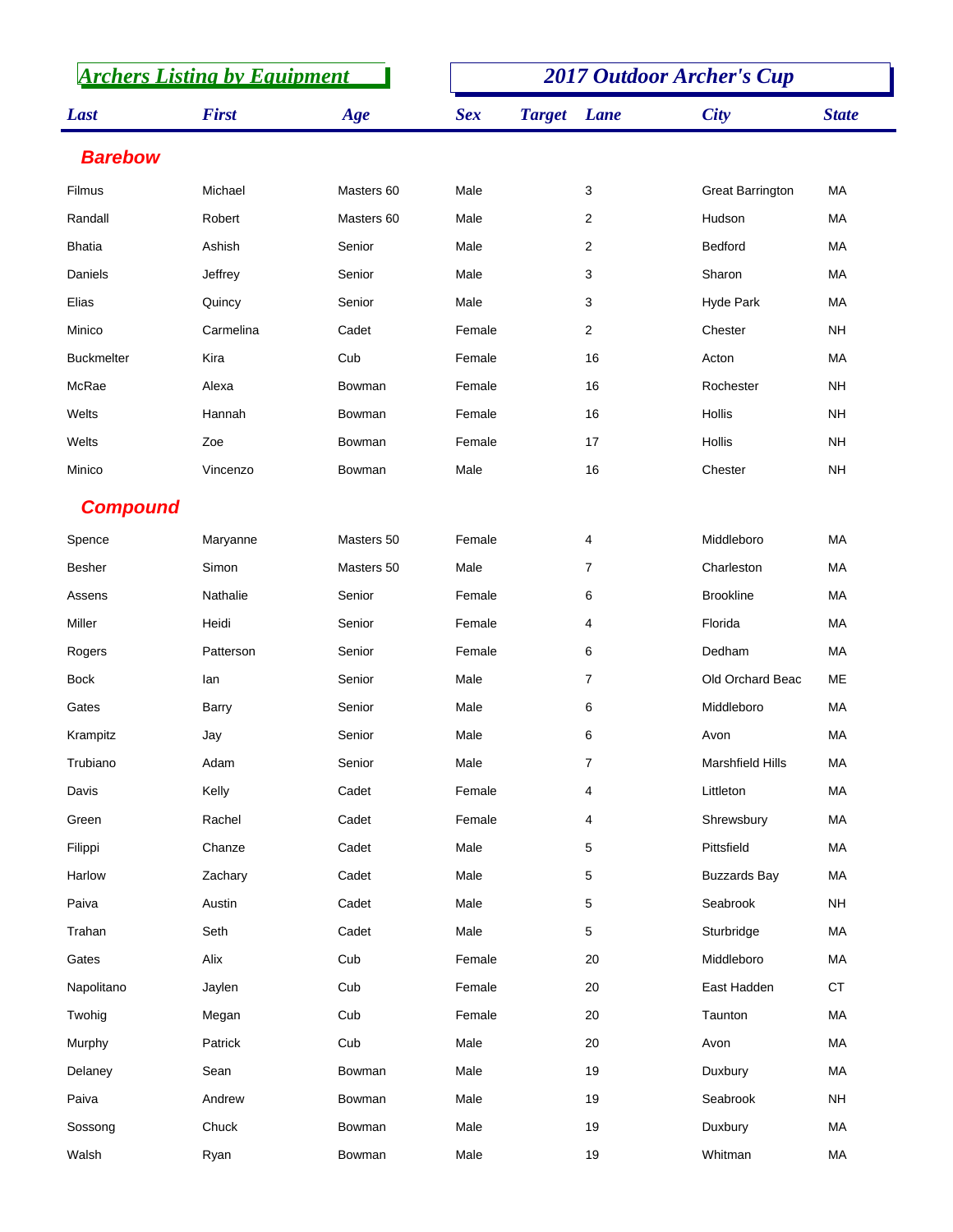| <b>Archers Listing by Equipment</b> |              |        |            | <b>2017 Outdoor Archer's Cup</b> |             |            |              |  |
|-------------------------------------|--------------|--------|------------|----------------------------------|-------------|------------|--------------|--|
| Last                                | <b>First</b> | Age    | <b>Sex</b> | <b>Target</b>                    | <b>Lane</b> | City       | <b>State</b> |  |
| Longbow                             |              |        |            |                                  |             |            |              |  |
| Chamberlain                         | Andrea       | Senior | Female     |                                  |             | Woonsocket | RI           |  |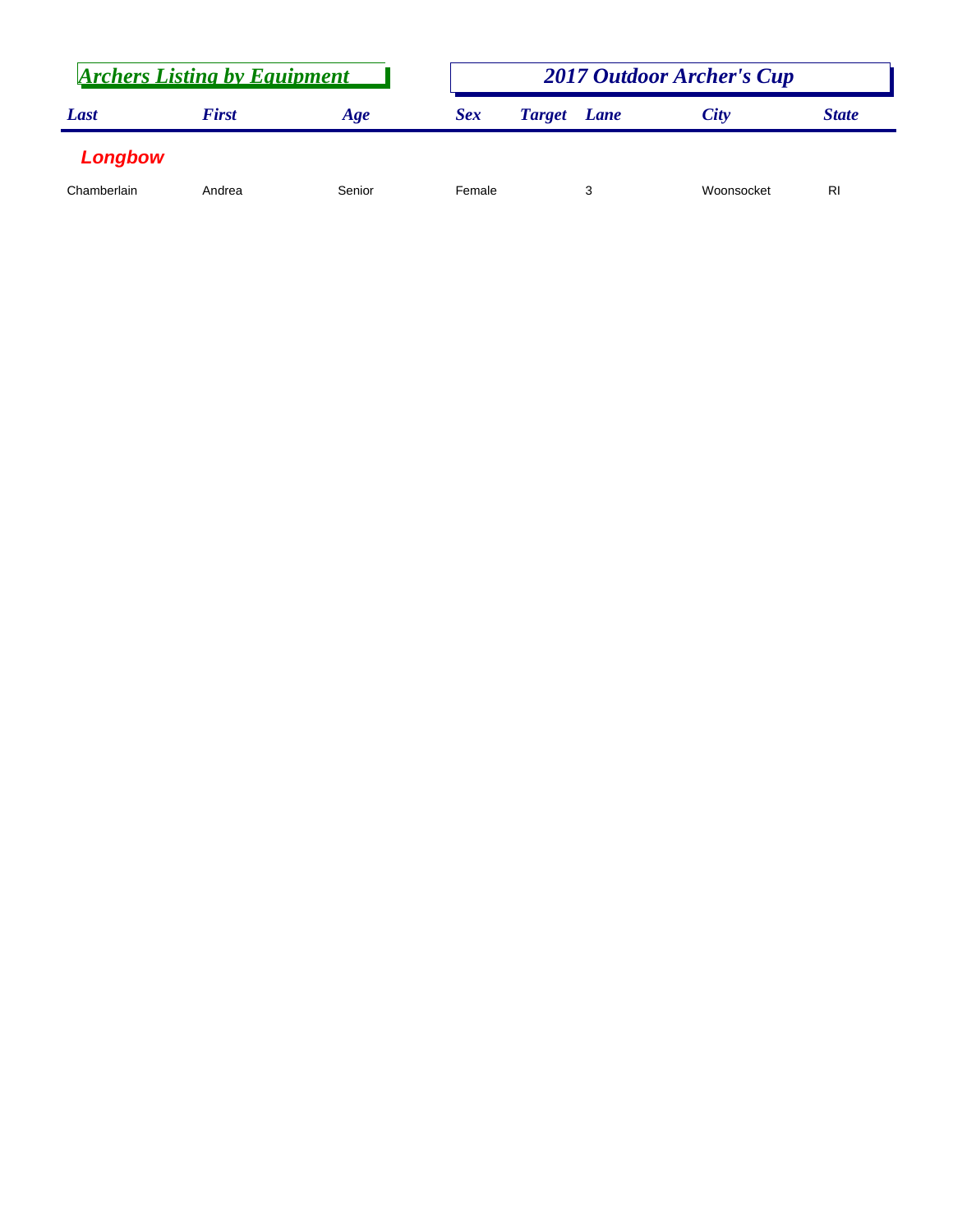| <b>Archers Listing by Equipment</b> |              |            | <b>2017 Outdoor Archer's Cup</b> |               |                |                  |                |
|-------------------------------------|--------------|------------|----------------------------------|---------------|----------------|------------------|----------------|
| Last                                | <b>First</b> | Age        | <b>Sex</b>                       | <b>Target</b> | <b>Lane</b>    | <b>City</b>      | <b>State</b>   |
| <b>Recurve</b>                      |              |            |                                  |               |                |                  |                |
| Belisle, Sr.                        | Thomas       | Masters 60 | Male                             |               | 12             | Canton           | MA             |
| Cote                                | Jacques      | Masters 60 | Male                             |               | 11             | Milford          | МA             |
| Gerstel                             | Robert       | Masters 60 | Male                             |               | 11             | S. Easton        | MA             |
| Sullivan                            | Larry        | Masters 60 | Male                             |               | 11             | Hudson           | МA             |
| Thompson                            | Elliot       | Masters 60 | Male                             |               | 11             | Coventy          | R <sub>l</sub> |
| <b>Bock</b>                         | Susan        | Masters 50 | Female                           |               | 13             | Old Orchard Beac | <b>ME</b>      |
| Botsford-Milne                      | Catherine    | Masters 50 | Female                           |               | 13             | Foxboro          | MA             |
| Droney                              | Siobhan      | Masters 50 | Female                           |               | 13             | Manchester       | <b>NH</b>      |
| Gladstone                           | Carl         | Masters 50 | Male                             |               | 12             | Sharon           | MA             |
| Weaver                              | David        | Masters 50 | Male                             |               | 12             | New Boston       | <b>NH</b>      |
| Kennedy                             | Kathleen     | Senior     | Female                           |               | 10             | N. Billerica     | <b>MA</b>      |
| Siedule                             | Connie       | Senior     | Female                           |               | 9              | Ottawa           | <b>OTHER</b>   |
| Bocanegra                           | Joseph       | Senior     | Male                             |               | 8              | Dedham           | <b>MA</b>      |
| Castle                              | David        | Senior     | Male                             |               | 9              | Goffstown        | <b>NH</b>      |
| Cimato                              | Dustin       | Senior     | Male                             |               | 9              | West Babylon     | <b>NY</b>      |
| <b>DiStefano</b>                    | Sean         | Senior     | Male                             |               | 8              | Canton           | <b>MA</b>      |
| Miller                              | James        | Senior     | Male                             |               | 8              | Florida          | MA             |
| Vaccaro                             | Jamie        | Senior     | Male                             |               | 8              | Westwood         | МA             |
| Milne                               | Arlyss       | Junior     | Female                           |               | 9              | Foxboro          | MA             |
| Regensburger                        | Megan        | Junior     | Female                           |               | 10             | Marlboro         | МA             |
| Uluatam                             | Sophie       | Junior     | Female                           |               | 10             | Andover          | MA             |
| <b>Bouffard</b>                     | Lindsey      | Cadet      | Female                           |               | 15             | Concord          | <b>NH</b>      |
| Vaccaro                             | Lucia        | Cadet      | Female                           |               | 15             | Westwood         | MA             |
| Wood                                | Jocelyn      | Cadet      | Female                           |               | 15             | Glastonbury      | CT             |
| Eastman                             | Caleb        | Cadet      | Male                             |               | 14             | Hartland         | VT             |
| Kang                                | Gene         | Cadet      | Male                             |               | 14             | Wilbraham        | MA             |
| McGuire                             | Liam         | Cadet      | Male                             |               | 14             | Concord          | <b>NH</b>      |
| Melchionda                          | Anthony      | Cadet      | Male                             |               | 14             | Winthrop         | MA             |
| Aliucandro                          | Gianna       | Cub        | Female                           |               | 3              | Shrewsbury       | МA             |
| Chae                                | Mina         | Cub        | Female                           |               | $\mathbf{1}$   | Auburndale       | MA             |
| Wood                                | Annabel      | Cub        | Female                           |               | $\mathbf{1}$   | Glastonbury      | <b>CT</b>      |
| Carle                               | Peter        | Cub        | Male                             |               | $\overline{2}$ | New Boston       | <b>NH</b>      |
| Cook                                | Jonathan     | Cub        | Male                             |               | 1              | Manchester       | <b>NH</b>      |
| Gerard                              | Ari          | Cub        | Male                             |               | 1              | Newton           | MA             |
| Vedala                              | Vyshnavi     | Bowman     | Female                           |               | 18             | Westboro         | MA             |